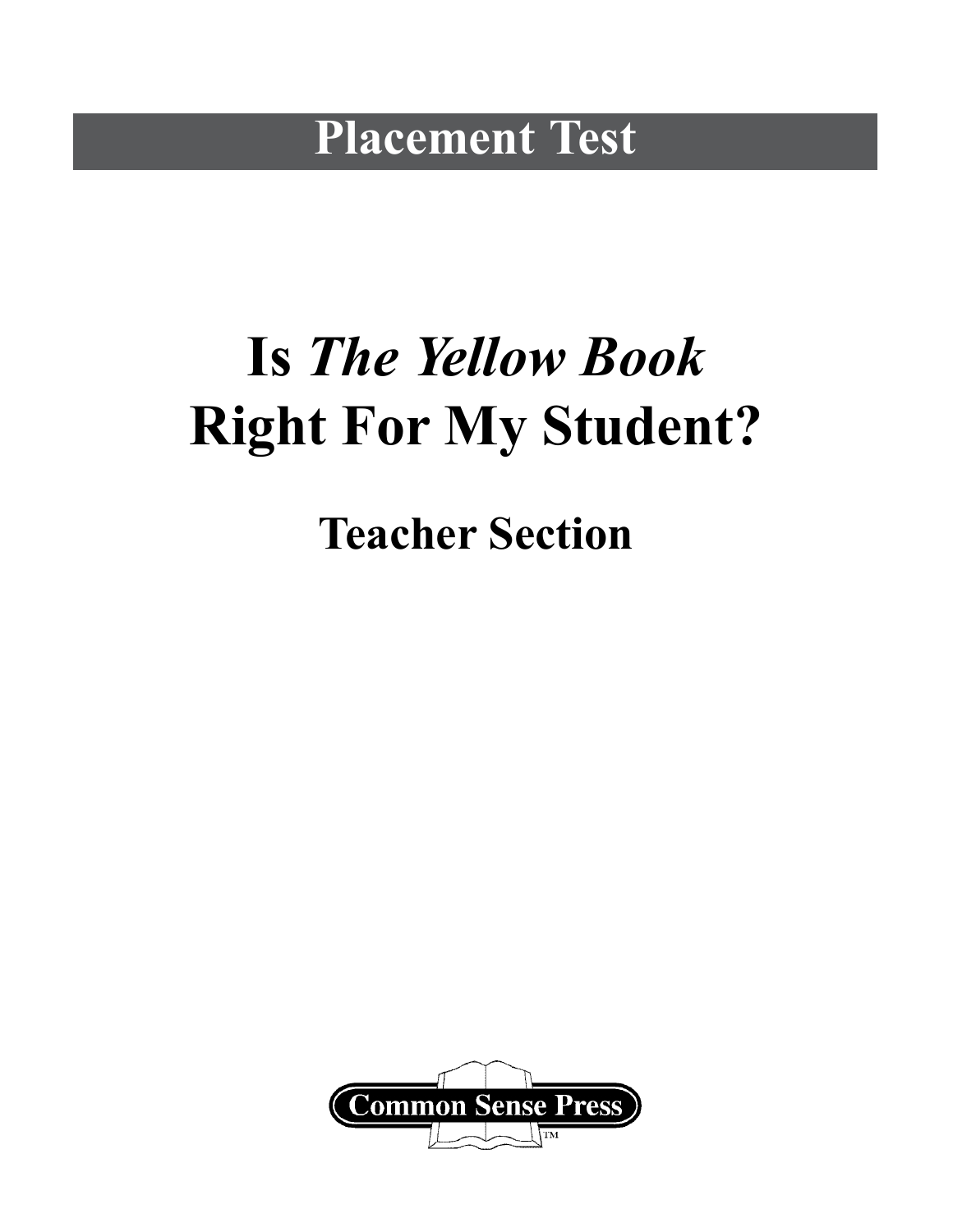If your student has successfully completed *The Red Book*, then he/she is ready for *The Yellow Book*. If your student used another language arts program, this assessment will help you determine if *The Yellow Book* is right for your student.

**Q** Make a copy of this section and *Is The Yellow Book Right For Me? Student Section.* 

Fold the student paper so that only Row 1 is showing. Place this in front of your student so it can be read easily. Allow your student to use a ruler or paper to place under the word for easy of reading.

 Hold your reading list so your student cannot see it. As your student reads the list, check off words that are pronounced correctly and circle words that are pronounced incorrectly. If your student misses three words in the list, stop him/her from reading.

 If your student reads 6 – 10 of the words correctly in Row 1, refold the paper so that Row 2 is showing and repeat above. You may want to complete this task over a period of days if that is better for your student. Continue with Row 3.

 The bolded letters are used to indicate the phonic sounds of the words. This will be helpful in the evaluation portion of this section.

| Row 1<br>sparrow | Row <sub>2</sub><br>joy | Row 3<br>simple |
|------------------|-------------------------|-----------------|
| hard             | weigh                   | light           |
| short            | flew                    | early           |
| paw              | blow                    | juice           |
| loud             | fur                     | knock           |
| doctor           | work                    | climb           |
| sir              | sign                    | count           |
| write            | tough                   | coin            |
| dodge            | bead                    | warm            |
| soon             | bubble                  | mouse           |
|                  |                         |                 |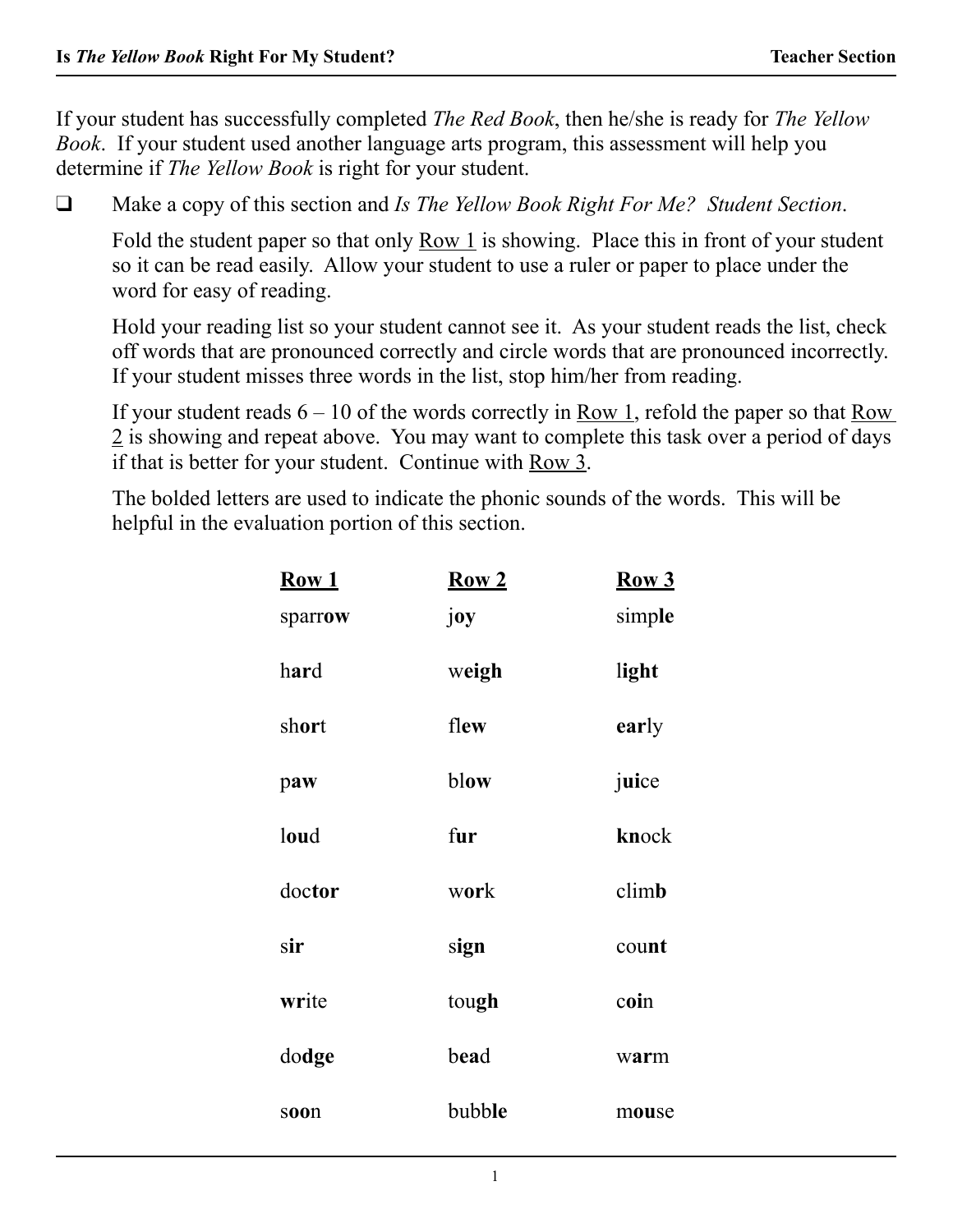- □ Look at your paper. I will read the directions to you and you are to write in the best *answer. If you do not understand what to do, I will reread the directions.* (If your student needs, you may read the words or sentences to him/her as well.)
	- 1. Read each word to yourself and write the number of syllables it has next to the word. fishing  $\overline{2}$  wonderful  $\overline{3}$  animal  $\overline{3}$  pencil  $\overline{2}$
	- 2. A noun is a person, place, or thing. Circle the noun in each list. yellow **dog** here him **tree** climb over what
	- 3. Action verbs tell us what a person or thing did in a sentence or story. Circle the action verbs in each sentence.
		- a. The little boy **swam** across the lake. b. Tommy **ran** to the playground.
	- 4. Adjectives describe nouns. Circle the adjectives in these sentences.
		- a. A **small green** snake moved quickly across our yard.
		- b. Mom's **big black** truck is in the shop.
	- 5. Synonyms are words that have the same or almost the same meaning, such as little and small. Circle the correct synonym for each word listed:

| a. soft        | hard | loud  | fluffy | marble |
|----------------|------|-------|--------|--------|
| b. happy white |      | round | sad    | glad   |

- 6. Antonyms are words that have the opposite meaning, such as little and big. Tell me an antonym for each of these words:
	- a. huge **little, small, tiny** b. fast **slow, creeping**
- 7. Contractions are a shortened way of saying two words together. For example, *wouldn't* is the contraction for *would not*. Write the correct contraction for each of the words listed below:

a. is not **isn't** b. I will **I'll** c. did not **didn't**

8. Add –ed and –ing to each of these words:

|                  | -ed           | $-1ng$  |
|------------------|---------------|---------|
| <sub>1</sub> ump | jumped        | jumping |
| bat              | <b>batted</b> | batting |
| dine             | dined         | dining  |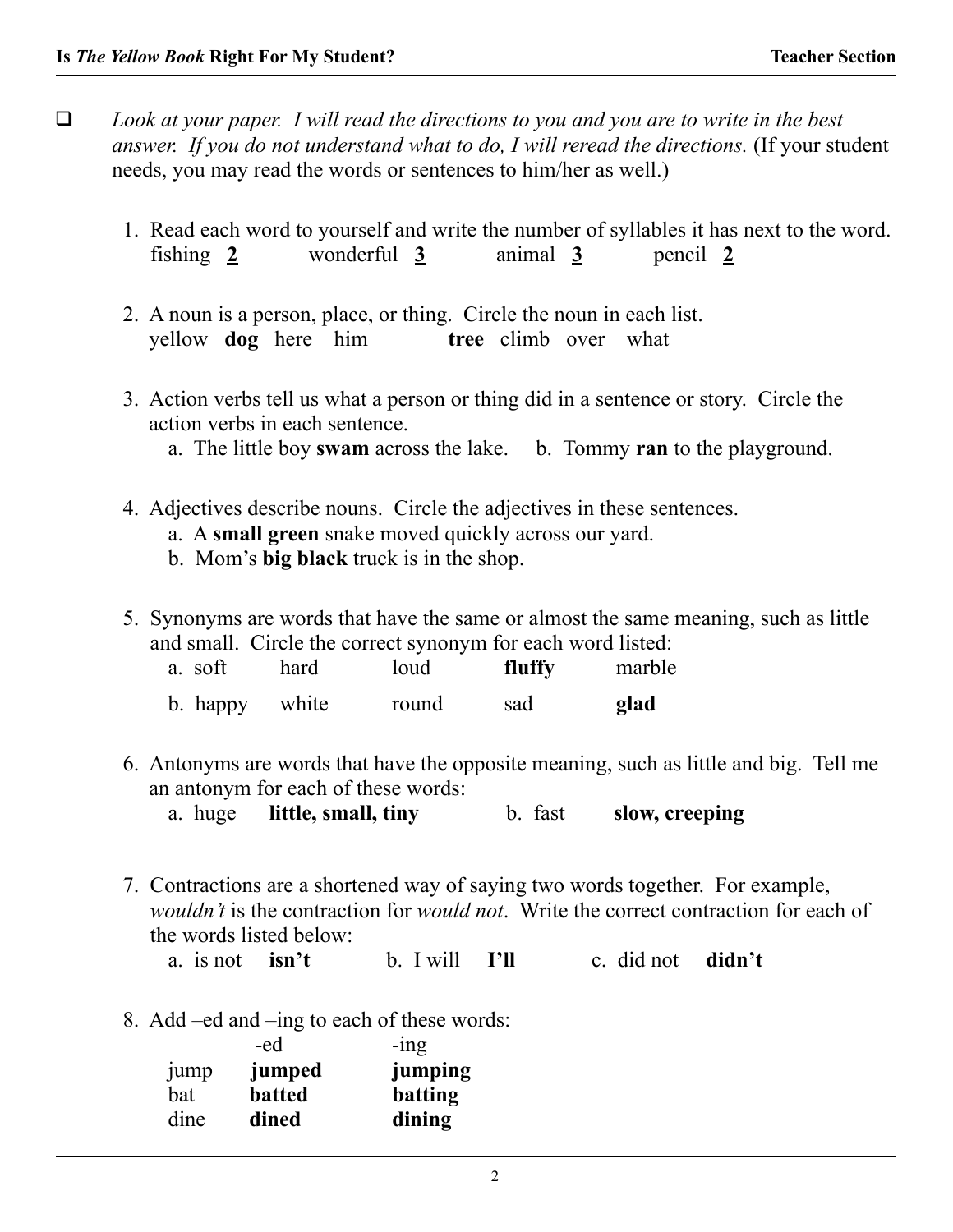- 9. Write these words in alphabetical order:
	- a. ship nice port young **nice port ship young**
	- b. run rat rock rice **rat rice rock run**

10. Replace each underlined portion of the sentence with a pronoun. Remember a pronoun takes the place of a noun, such as Sally rode her bike. She rode her bike.

- a. Bill and Ron like to swim everyday. **They**
- b. The raccoon ran off into the woods. **It**
- c. My dad was early for the game. **He**
- 11. Make compound words using words from each column:

| under  | fly   | underwater |
|--------|-------|------------|
| butter | noon  | butterfly  |
| after  | water | afternoon  |

- 12. *Tell me a sentence that asks a question. What punctuation ends that type of sentence?* **Accept any sentence that asks a question, such as Where is the dog? Question mark**
- 13. *Tell me a sentence that shows strong emotion. What punctuation ends that type of sentence?* **Accept any sentence that shows strong emotion, such as Stop right now! Exclamation mark**

Evaluation:

- 1. Count the number of words that your student did not pronounce correctly. If it is ten or less, we suggest that you review the phonics for these words and begin with *The Yellow Book*. If your student missed eleven or more words, you may consider beginning your student with *The Yellow Book*, but take time to review the phonics for all the words that your student mispronounced. If that task seems too great, you should begin with *The Red Book*.
- 2. If your student correctly pronounced most of the words but did not do well on the language section of the assessment, begin with *The Yellow Book*. All these language skills will be reviewed in it.
- 3. The language section of the assessment is for your purposes. It will indicate on what skills you need to focus on this year whether you use *The Red Book* or *The Yellow Book*.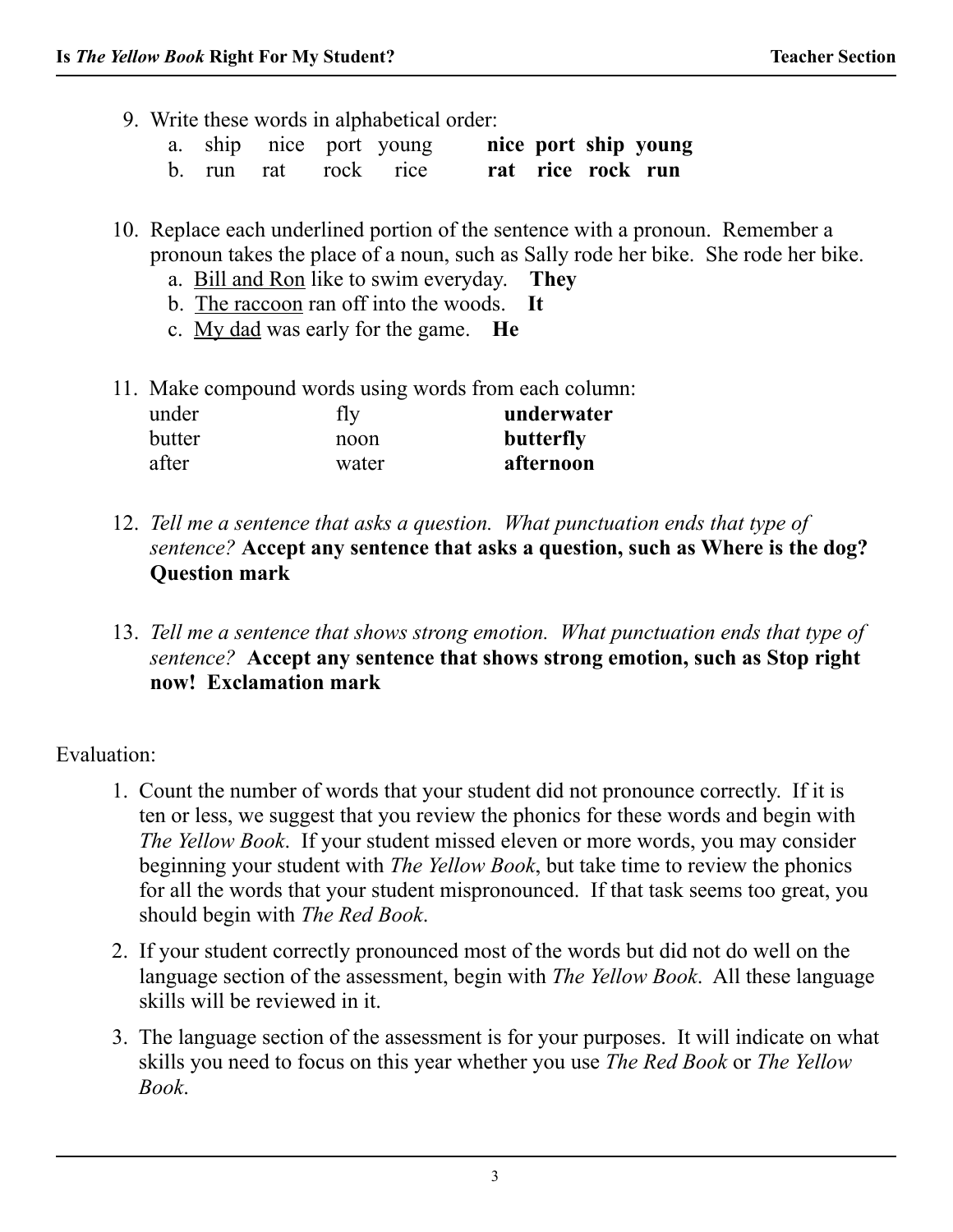#### **Placement Test**

# **Is** *The Yellow Book* **Right For Me?**

**Student Section**

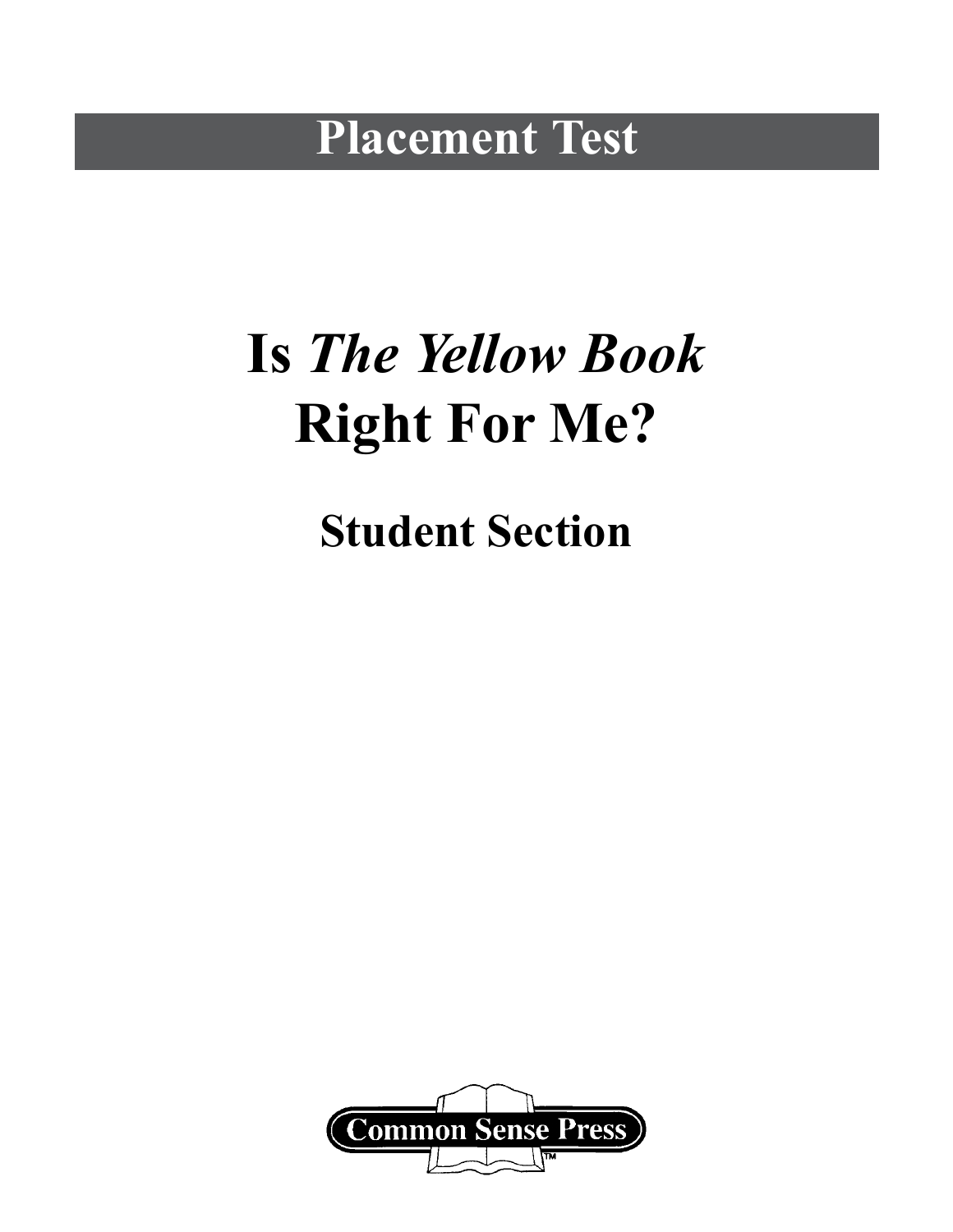| Row 1   | Row <sub>2</sub> | Row 3  |
|---------|------------------|--------|
| sparrow | joy              | simple |
| hard    | weigh            | light  |
| short   | flew             | early  |
| paw     | blow             | juice  |
| loud    | fur              | knock  |
| doctor  | work             | climb  |
| sir     | sign             | count  |
| write   | tough            | coin   |
| dodge   | bead             | warm   |
| soon    | bubble           | mouse  |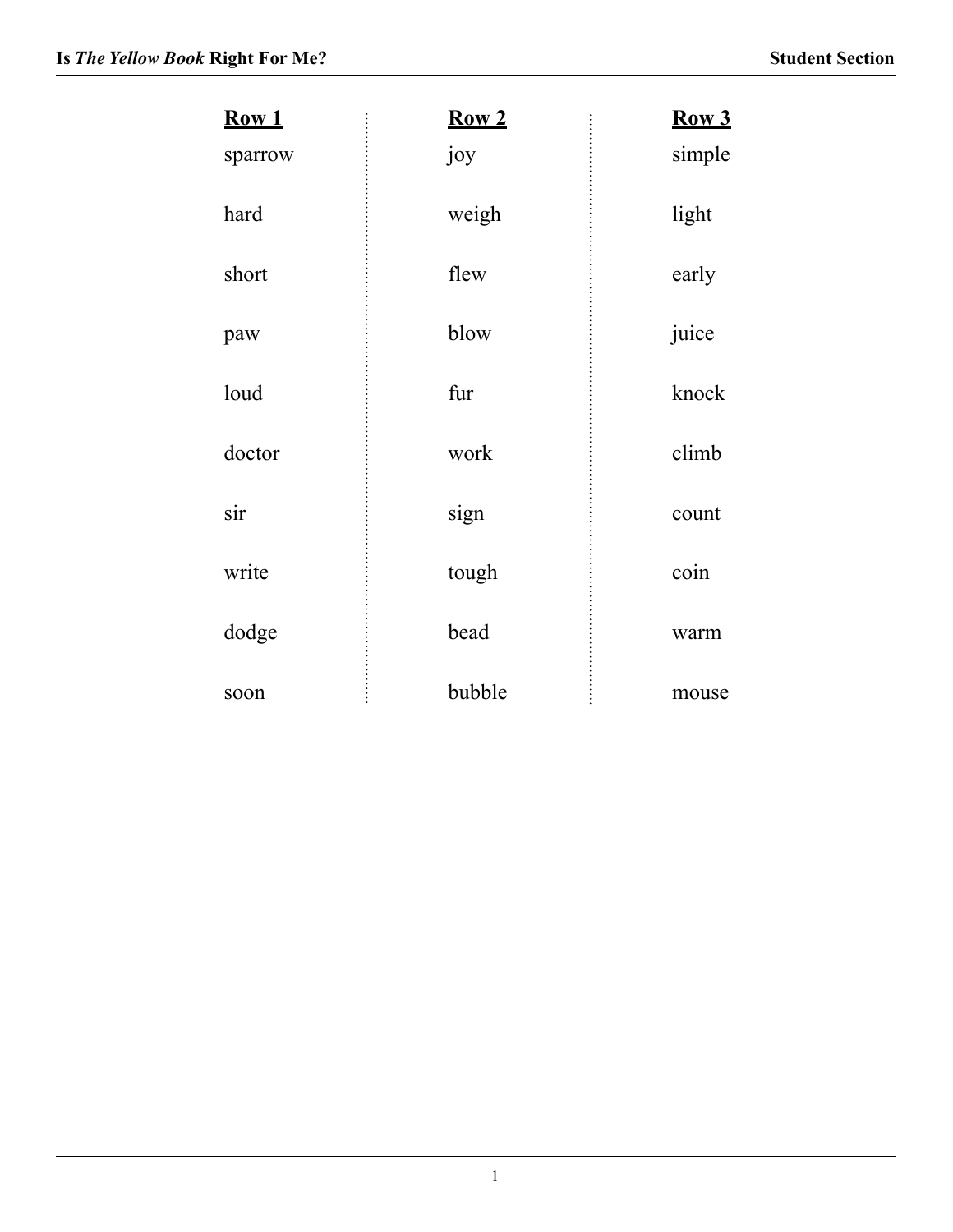1. Read each word to yourself and write the number of syllables it has next to the word.

fishing wonderful animal pencil

- 2. A noun is a person, place, or thing. Circle the noun in each list. yellow dog here him tree climb over what
- 3. Action verbs tell us what a person or thing did in a sentence or story. Circle the action verbs in each sentence.
	- a. The little boy swam across the lake. b. Tommy ran to the playground.
- 4. Adjectives describe nouns. Circle the adjectives in these sentences.
	- a. A small green snake moved quickly across our yard.
	- b. Mom's big black truck is in the shop.
- 5. Synonyms are words that have the same or almost the same meaning, such as little and small. Circle the correct synonym for each word listed:

| a. soft  | hard  | loud  | fluffy | marble |
|----------|-------|-------|--------|--------|
| b. happy | white | round | sad    | glad   |

 6. Antonyms are words that have the opposite meaning, such as little and big. Tell me an antonym for each of these words:

a. huge  $\qquad \qquad$  b. fast  $\qquad \qquad$ 

 7. Contractions are a shortened way of saying two words together. For example, *wouldn't* is the contraction for *would not*. Write the correct contraction for each of the words listed below:

a. is not \_\_\_\_\_\_\_\_\_\_ b. I will \_\_\_\_\_\_\_\_\_ c. did not \_\_\_\_\_\_\_\_\_

8. Add –ed and –ing to each of these words:

|                                          | -ed | $-$ ing |
|------------------------------------------|-----|---------|
| $\bullet$ . The set of $\bullet$<br>jump |     |         |
| bat                                      |     |         |
| dine                                     |     |         |